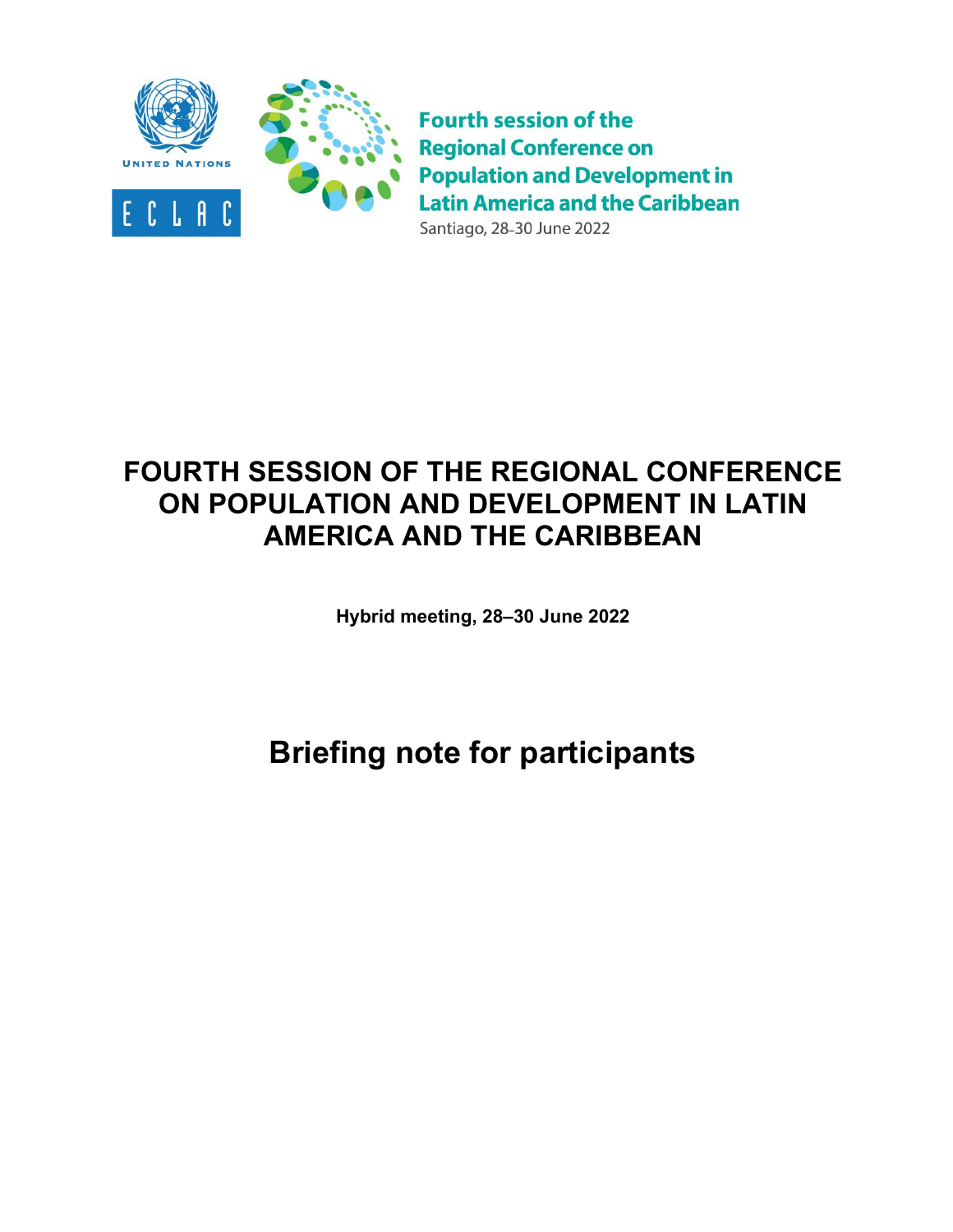# **I. INTRODUCTION**

The fourth session of the Regional Conference on Population and Development in Latin America and the Caribbean and related events will be held in hybrid format (in-person and virtual) at the headquarters of the Economic Commission for Latin America and the Caribbean (ECLAC) in Santiago, from 28 to 30 June 2022.

This document is intended to provide in-person participants with useful information to facilitate their work at the meeting. Visit the website<https://crpd.cepal.org/4/en> for more information.

The meeting coordinators will be available to answer any questions concerning logistical or organizational matters that you may have, before or during the event.

# **II. GENERAL CONSIDERATIONS IN THE CONTEXT OF COVID-19**

The practical arrangements for the meeting will be affected by the coronavirus disease pandemic (COVID-19), which will condition whether or not certain events take place, how they are held, and the number of attendees permitted. Any changes made will be in response to the risk assessments and advice provided by the Occupational Safety and Health Committee at ECLAC headquarters. These assessments are based, in turn, on host city and host country guidance, the stage of the plan for the return to on-site work in the ECLAC headquarters complex, the risks posed by the pandemic to participants and United Nations staff at any given time.

#### **Requirements for foreign nationals entering Chile as of 12 April 2022**

- A PCR test is *recommended* before entry into Chile.
- Diagnostic tests are conducted at random upon entry.
- Sworn electronic statement (C19 "immunity passport"). The form will generate a QR code which will be used for verification purposes. The form is available at www.c19.cl
- Proof of medical insurance, including coverage related to COVID-19.
- Voluntary validation of proof of vaccination to access the Mobility Pass (consult the <https://mevacuno.gob.cl/> website).
- Travellers are advised to read the Protected Border Plan (Plan de Fronteras Protegidas) [\(https://www.minsal.cl/plan-fronteras-protegidas/\)](https://www.minsal.cl/plan-fronteras-protegidas/) before travelling, as provisions are subject to change.

#### **Access to and movement within ECLAC headquarters**

For admittance to ECLAC headquarters, all persons must confirm that they have not had symptoms of or been diagnosed with COVID-19 in the previous 14 days or have been in close contact with someone who has had symptoms of COVID-19 or has been diagnosed with COVID-19. Attendees who have travelled from other countries must comply with the local requirements for incoming travellers regarding COVID-19.

#### **Personal protective equipment**

**All attendees are expected to wear a medical mask (surgical, FFP2, KN95 or equivalent) that fully covers the nose and mouth at all times while indoors**, except when speaking directly at a meeting. Physical contact should be avoided in greetings and interactions and individuals should keep a distance of at least 1 metre from others.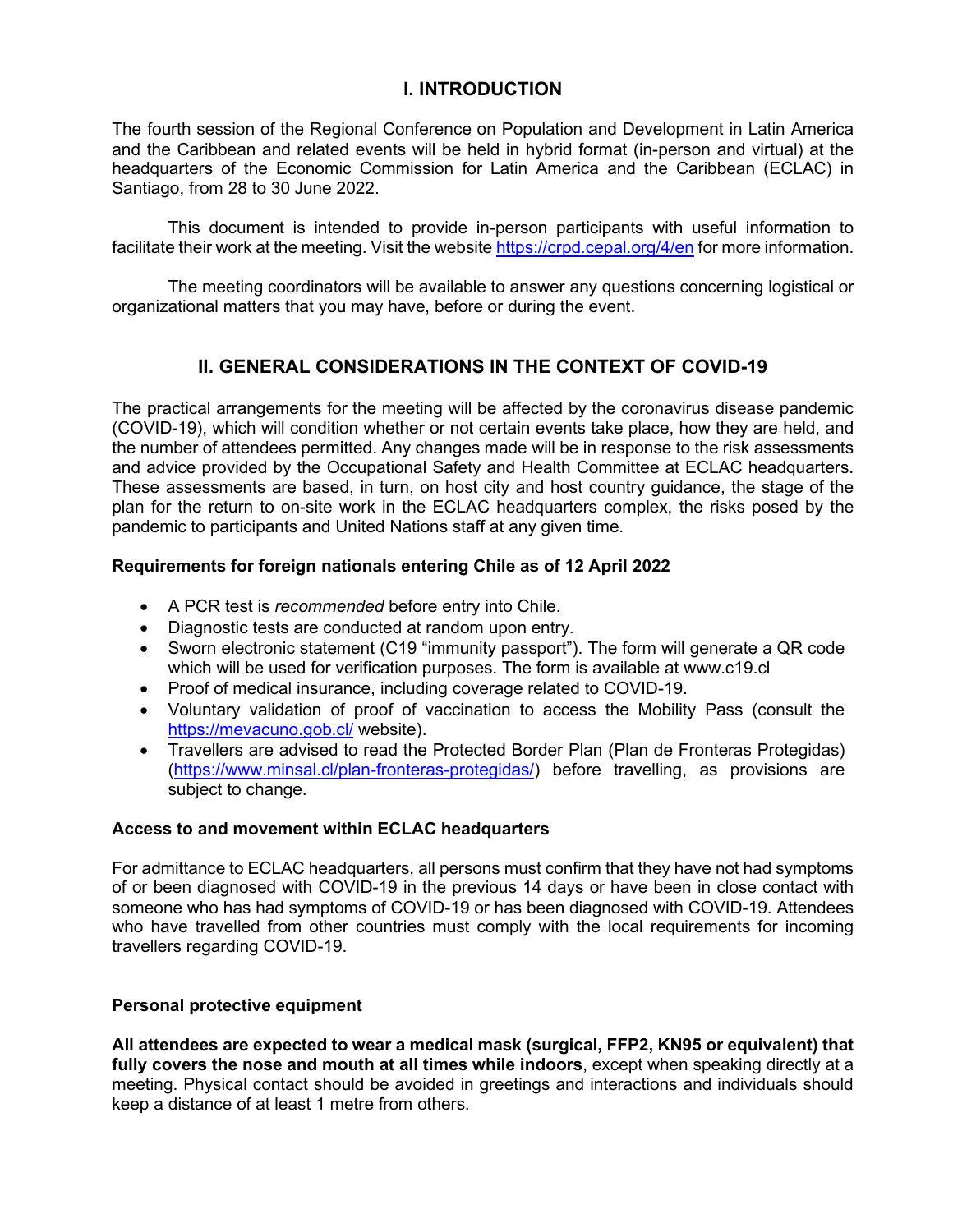All attendees will be required to uncover their faces upon entry to ECLAC premises or when passing through other security checkpoints, if requested to do so by United Nations security officers, in order to confirm identity with the photograph on their credential.

In order to reduce the risk of infection, hand-sanitizing stations will be provided, and intensified cleaning will be performed between meetings and on high-touch surfaces.

Everyone is encouraged to wash their hands frequently with soap and water.

Attendees are asked to kindly respect the meeting room capacity at all times, as well as the distribution and assignment of seats, which have been established to ensure the safety of all.

#### **Reporting in case of illness**

Attendees are strongly advised not to enter ECLAC premises if, at any time before or during the meeting, they present symptoms associated with COVID-19, including fever or body temperature above 37.5°C, or if they have been in contact with another person presenting such symptoms or in preventive isolation for such symptoms in the 14 days prior to the meeting. If an attendee develops symptoms while at ECLAC, he/she should immediately leave the premises, isolate and seek medical care, and report the situation to the ECLAC medical service as outlined in the paragraph below.

Attendees who have been diagnosed with COVID-19 or who develop symptoms of COVID-19 after attending an event at the ECLAC complex are urged to immediately notify the medical service by telephone (+56 2 2210 2333) or by email [\(servicio.medico@cepal.org\)](mailto:servicio.medico@cepal.org) to facilitate contact tracing.

# **III. MEETING AND COUNTRY INFORMATION**

#### **1. General information on Chile**

#### **Geographical location**

Chile is located in the extreme south-west of South America. Its capital city is Santiago, and the country has a total population of about 17 million. Chile lies between the Pacific Ocean and the Andes mountains, and its long, thin territory is divided into 16 administrative regions.

#### **The capital**

Santiago is the capital of the Republic of Chile and is home to six million inhabitants. It has a Mediterranean climate and well-defined seasons, with rainy winters with temperatures as low as 0ºC (from May to September) and dry summers, when daytime temperatures hover around 30ºC (from November to March). Relative humidity is low, and evenings are cool.

Visitors are advised to drink bottled water, since tap water, although safe to drink, may not agree with those not accustomed to it.

As in all big cities, for safety reasons it is advisable to avoid wearing expensive jewellery and to be careful with handbags and briefcases.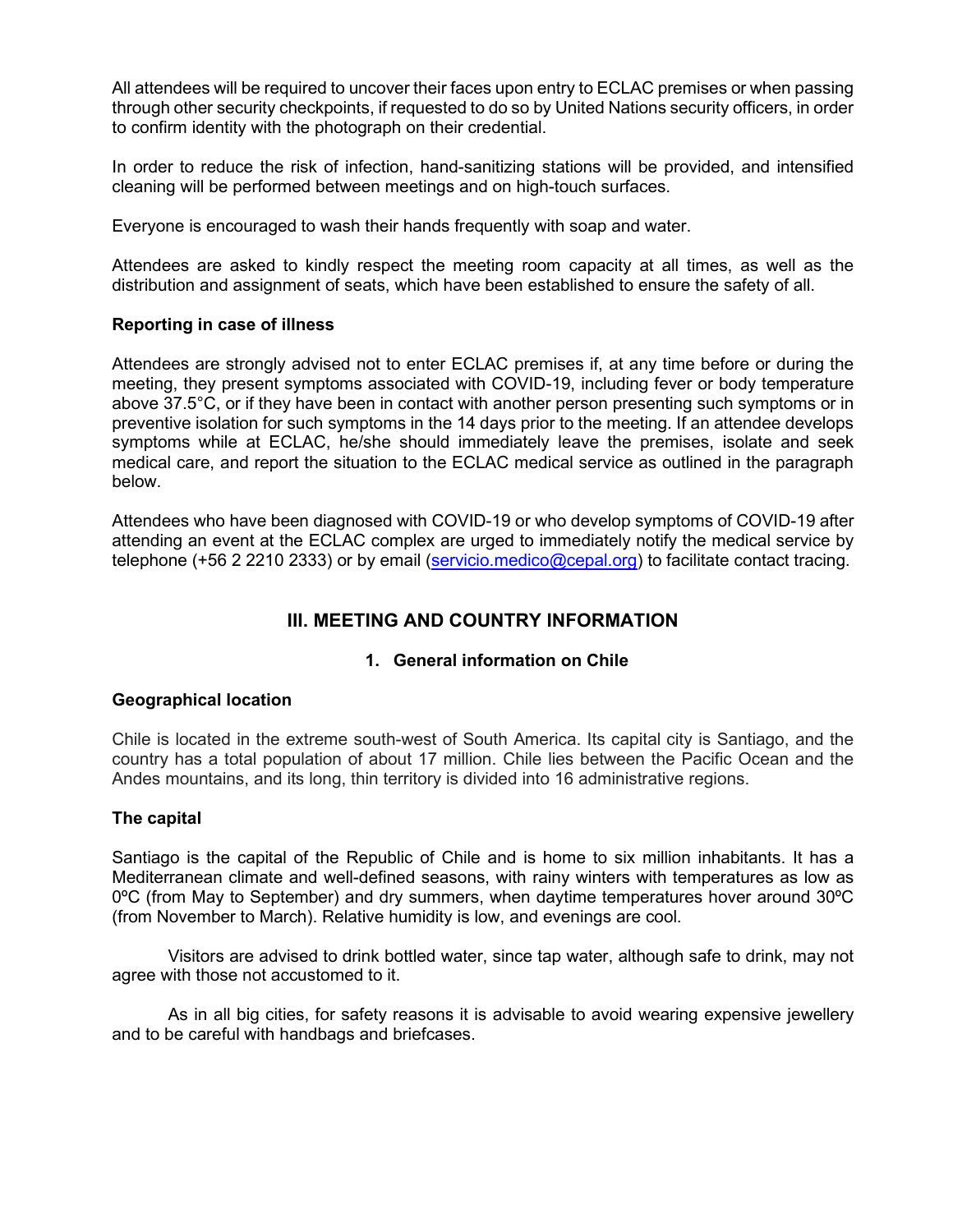### **Useful information**

| <b>LOCAL</b><br><b>CURRENCY</b> | The national currency is the Chilean peso (\$). The exchange rate is<br>approximately 862 pesos to the dollar (May 2022). |
|---------------------------------|---------------------------------------------------------------------------------------------------------------------------|
| <b>LOCAL TIME</b>               | UTC/GMT -4 hours (at the date of the meeting).                                                                            |
| <b>ELECTRICITY</b>              | 220 volts, 50 Hertz (AC).                                                                                                 |

#### **2. Meeting venue**

The fourth session of the Regional Conference on Population and Development in Latin America and the Caribbean will take place, in hybrid format, in the Raúl Prebisch conference room at the headquarters of ECLAC, located at Av. Dag Hammarskjöld 3477, Vitacura, Santiago.

#### **3. Meeting coordination**

The meeting will be organized by the Economic Commission for Latin America and the Caribbean (ECLAC).

Questions on substantive and operational matters related to the meetings may be addressed to the following ECLAC officers:

| Simone Cecchini                  | Chief                                        |  |  |  |  |
|----------------------------------|----------------------------------------------|--|--|--|--|
| (+56) 2 2210 2549                | Latin American and Caribbean Demographic     |  |  |  |  |
| CELADE-CRPD@cepal.org            | Centre (CELADE)-Population Division of       |  |  |  |  |
|                                  | <b>ECLAC</b>                                 |  |  |  |  |
| Luis Fidel Yáñez                 | Secretary of the Commission                  |  |  |  |  |
| (+56) 2 2210 2275                |                                              |  |  |  |  |
| luis.yanez@un.org;               |                                              |  |  |  |  |
| secretariadelacomision@cepal.org |                                              |  |  |  |  |
| Guillermo Acuña                  | Legal Counsel and Chief of Protocol          |  |  |  |  |
| $(+56)$ 2 2210 2488              | Office of the Executive Secretary            |  |  |  |  |
| guillermo.acuna@un.org           |                                              |  |  |  |  |
| <b>Leandro Reboiras</b>          | <b>Population Affairs Officer</b>            |  |  |  |  |
| (+56) 2 2210 2331                | <b>CELADE- Population Division of ECLAC</b>  |  |  |  |  |
| leandro.reboiras@un.org          |                                              |  |  |  |  |
| Luis Flores                      | Office of the Secretary of the Commission    |  |  |  |  |
| $(+56)$ 2 2210 2084              | (for queries related to civil society        |  |  |  |  |
| Luis.flores@un.org               | participation)                               |  |  |  |  |
| María Eugenia Johnson            | Supervisor                                   |  |  |  |  |
| (+56) 2 2210 2667                | <b>Conference Services Unit</b>              |  |  |  |  |
| mariaeugenia.johnson@un.org      | (for logistical queries)                     |  |  |  |  |
| María Eugenia Barozzi            | <b>Protocol Assistant</b>                    |  |  |  |  |
| (+56) 2 2210 2520                | Office of the Secretary of the Commission    |  |  |  |  |
| mariaeugenia.barozzi@un.org      |                                              |  |  |  |  |
| María Ester Novoa                | <b>Administrative Assistant</b>              |  |  |  |  |
| (+56) 2 2210 2726                | <b>CELADE- Population Division of ECLAC</b>  |  |  |  |  |
| mariaester.novoa@un.org          | (for queries related to operational aspects) |  |  |  |  |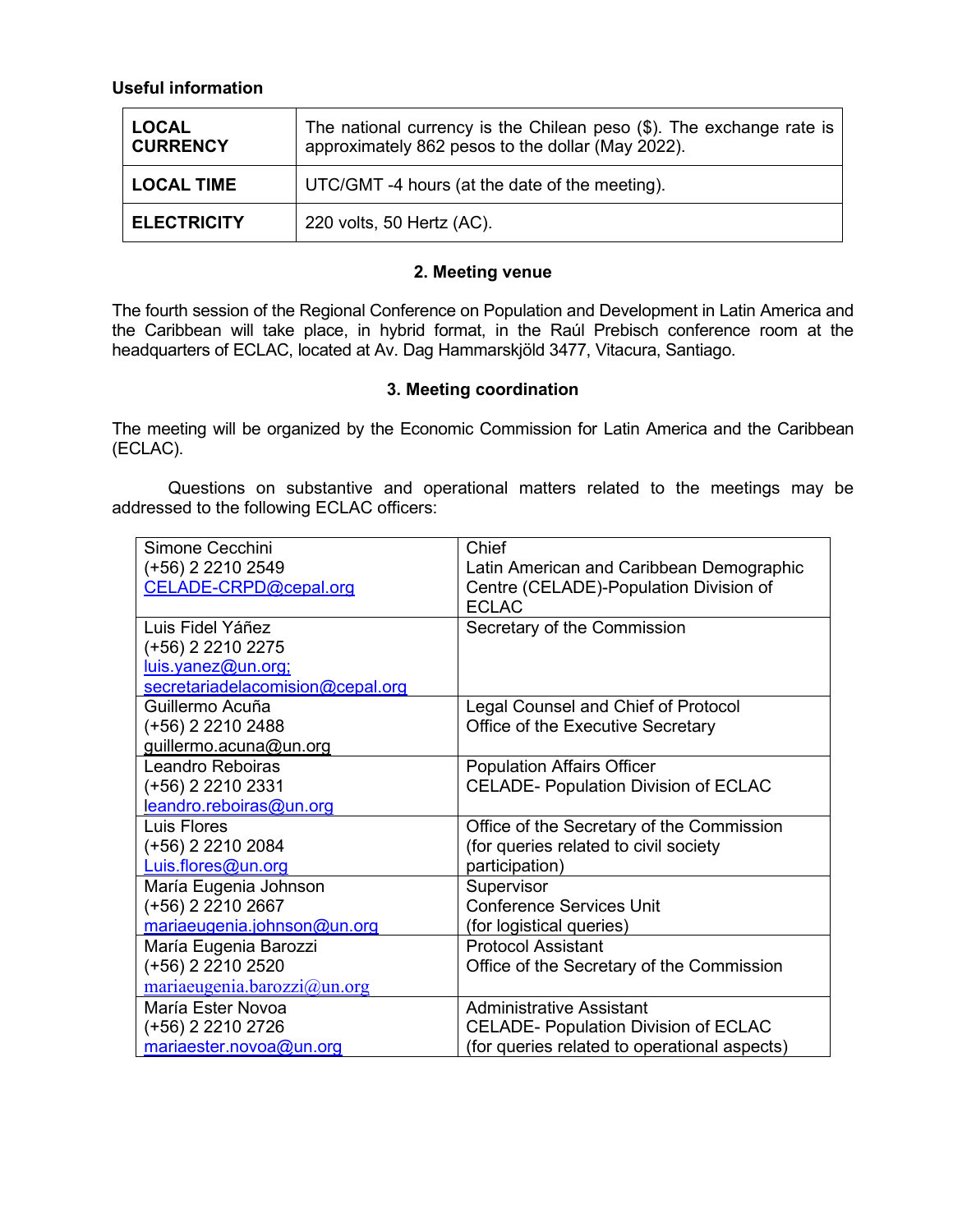#### **4. Hotel reservations**

The ECLAC Conference Services Unit has reserved a limited number of rooms with special rates for ECLAC at the following hotels located close to the headquarters:

• **Hotel Director Vitacura** (\*\*\*\*), Av. Vitacura 3600, Vitacura Tel: (+56) 2 2389 1956

Single room: US\$ 100 (includes breakfast and Internet) Attn: María Eliana Puga, Reservations Department Email: [reservas@director.cl](mailto:reservas@director.cl) and [reservaciones@director.cl](mailto:reservaciones@director.cl)

• **Hotel Pullman Santiago Vitacura** (\*\*\*\*), Av. Vitacura 3201, Vitacura Tel: (+56) 2 2944 7800

Superior single room: US\$ 112 (includes breakfast and Internet) Superior double room: US\$ 122 (includes breakfast and Internet) Attn: Francisco Pereira, Reservations Department Email: [Francisco.PEREIRAVASQUEZ@accor.com](mailto:Francisco.PEREIRAVASQUEZ@accor.com)

• **Hotel NH Collection Casacostanera** (\*\*\*\*), Av. Nueva Costanera 3900, Vitacura Tel: (+56) 2 2433 9000

Single room: US\$ 115 (includes breakfast) Attn: Fabiola Rivera Lagos, Reservations Department Email: [fa.rivera@nh-hotels.com](mailto:fa.rivera@nh-hotels.com) and nhcollectioncasacostanera@nh-hotels.com

• **Hotel Bidasoa** (\*\*\*\*), Av. Vitacura 4873, Vitacura Tel: (+56) 2 2602 3900

Single room: US\$ 130 (includes breakfast and Internet) Attn: María Paz Vacarezza, Sales Executive Email: [mvacarezza@hotelbidasoa.cl](mailto:mvacarezza@hotelbidasoa.cl) and reservas@hotelbidasoa.cl

• **Hotel Noi** (\*\*\*\*\*), Av. Nueva Costanera 3736, Vitacura Tel: (+56) 2 2941 8100

Deluxe single room: US\$ 135 (includes breakfast and Internet) Attn: Meena Vaswani, Reservations Department [meena.vaswani@noihotels.com](mailto:meena.vaswani@noihotels.com) 

These rates do not include value added tax (VAT) of 19%. Visitors paying in dollars or with international credit cards are exempt from VAT.

*To maintain the special ECLAC rate, hotel reservations must be requested personally, not through agencies or other means. Delegates are responsible for their own reservations. You are advised to check that the hotel has processed your reservation and to request a reservation number or confirmation code.*

*The hotel requires your flight number and date of arrival in and departure from Chile, as well as credit card details, in order to secure the reservation. Please complete the attached reservation form, with all the required details, in full.*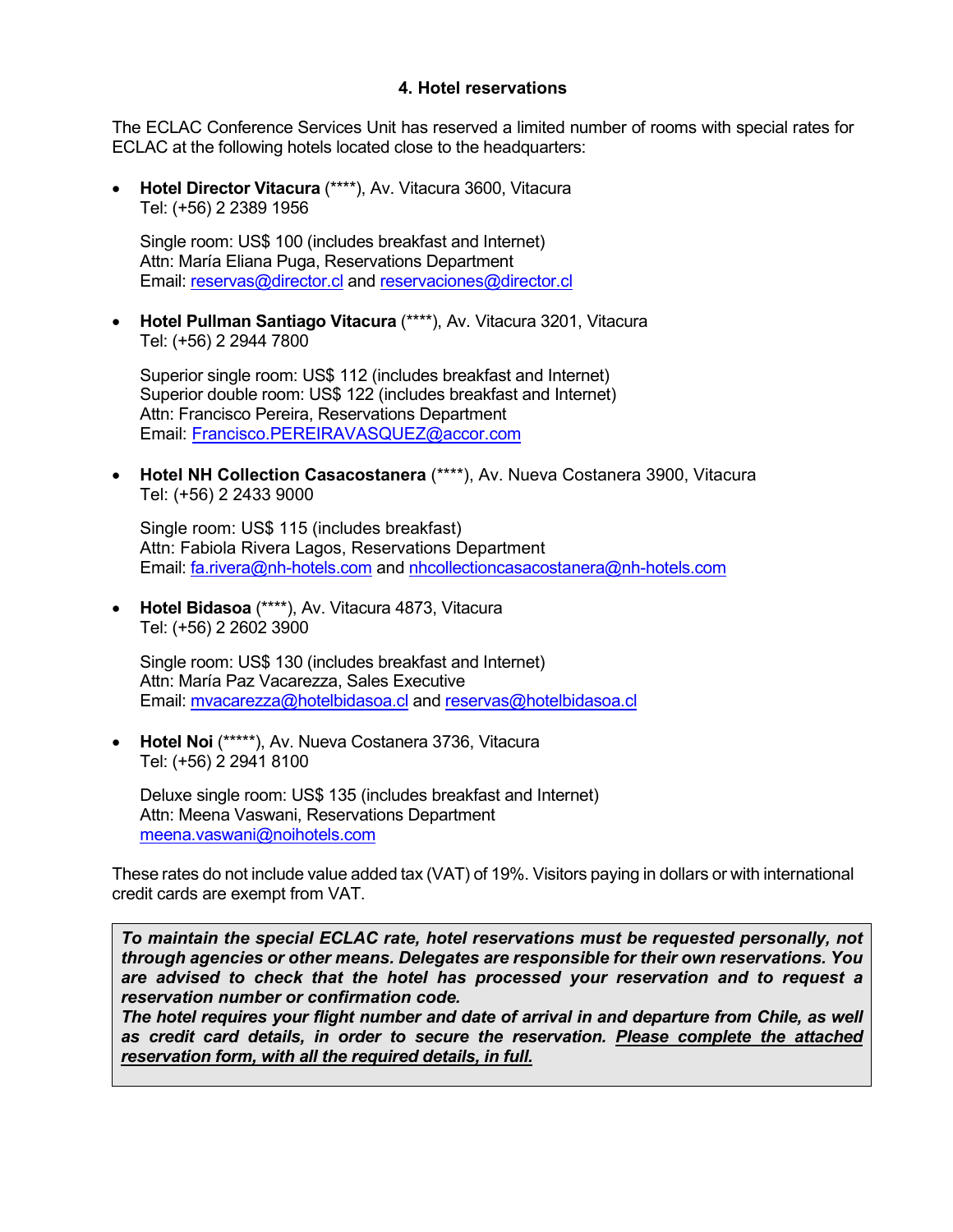#### **5. Visa and entry requirements for Chile**

Participants must be in possession of a passport valid for at least six months beyond the date of entry into Chile.

Delegates from countries whose citizens require a visa to enter Chile should apply for one in advance at their nearest Chilean embassy or consulate.

To find out whether you require a visa, go to the website of the Ministry of Foreign Affairs of Chile [\(https://chileabroad.gov.cl/consulados\)](https://chileabroad.gov.cl/consulados) and click on the country of your nationality.

#### **6. Transport from the airport to Santiago**

Taxis may be used for transfer from the airport to the city. Travellers are advised to use the firms Taxi Oficial or Transvip, which are located at the airport; fares to the city vary between US\$ 40 and US\$ 45 depending on the destination.

#### **7. Registration**

Participants must register online through the meeting website [\(https://crpd.cepal.org/4/en\)](https://crpd.cepal.org/4/en) which will be available from 20 May to 20 June 2022. Online registration does not exempt delegations from the requirement to send an official note from governments indicating the name of the head of delegation and all accompanying members.

Once online registration is complete, the accreditation system will send a confirmation letter that must be presented along with participants' identification documents when they pick up their credentials.

Participants will be able to pick up their credentials as of Tuesday, 28 June from 8 a.m. at the main entrance to ECLAC headquarters (Av. Dag Hammarskjöld 3477, Vitacura) upon presentation of the registration confirmation email. Participants will receive an identification badge which, for security purposes, must be kept visible and shown at all meetings. Participants must collect their badges in person and must present identification for this purpose.

United Nations agency staff are not required to register online and may enter meetings with their existing United Nations credentials, which must be validated for this purpose by sending a photocopy of both sides of the credential to the following e-mail addresses: ricardo.freitas@un.org and eduardo.barahona@un.org.

Participants are advised to arrive at least 30 minutes before the start of meetings in order to complete the accreditation process and United Nations security protocols.

For any further information on participant accreditation, please contact María Eugenia Barozzi [\(mariaeugenia.barozzi@un.org,](mailto:mariaeugenia.barozzi@un.org) (+56) 2 2210 2520) or María Ester Novoa [\(mariaester.novoa@un.org,](mailto:mariaester.novoa@un.org) (+56) 2 2210 2726).

#### **8. Opening session**

The opening session of the fourth session of the Regional Conference on Population and Development in Latin America and the Caribbean will start at 2.30 p.m. on Tuesday, 28 June (Chilean time, GMT-4)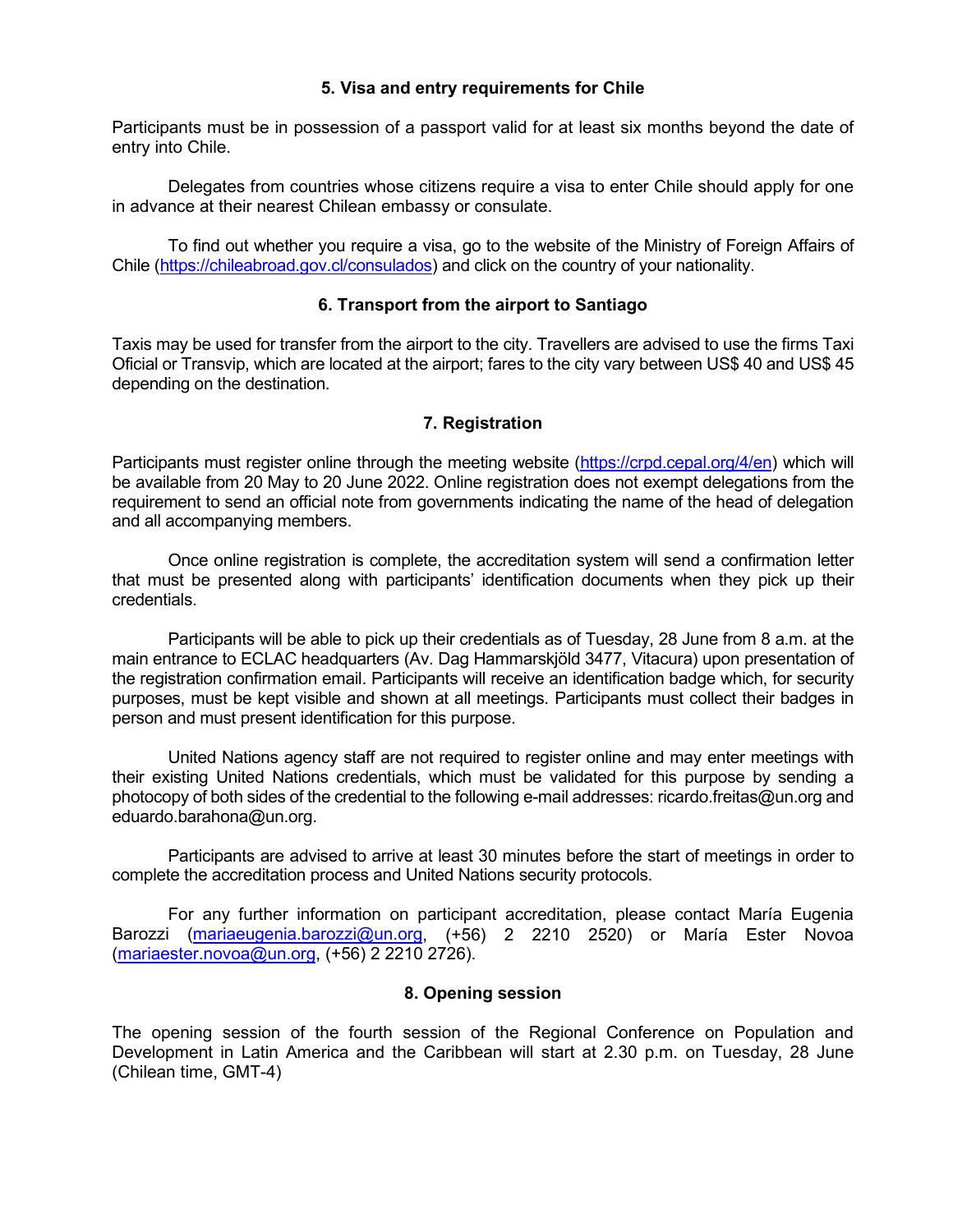#### **9. Internet**

Delegates will have access to a wireless Internet connection (Wi-Fi) in the conference rooms and in open areas.

#### **10. Languages**

The official language of the meeting will be Spanish. Simultaneous interpretation into English and French will be provided. Sign language interpretation will also be provided.

#### **11. Documents**

This will be a paper-smart meeting. All official documents and statements will be made available to read or download at the website [https://crpd.cepal.org/4/en.](https://crpd.cepal.org/4/en) Participants are advised to bring their laptop computer, tablet or other mobile device to the meeting, since only a limited number of printed documents will be available.

#### **12. Facilities and services at ECLAC**

- **Bank** There is a branch of Banco de Chile in the basement of the ECLAC building. It is open to the public from 9 a.m. to 2 p.m. Foreign currency may be exchanged from 10 a.m. to 12.30 p.m.
- **Meals** ECLAC has a cafeteria and a canteen, which are open from 9 a.m. until 5 p.m. Participants must pay directly for their own consumption at these facilities.
- **Medical services** The ECLAC Medical Service (office number Z-210, ext. 2333) will be available to participants for first aid only. It is open from 9 a.m. to 1 p.m. and from 2.30 p.m. to 6 p.m.